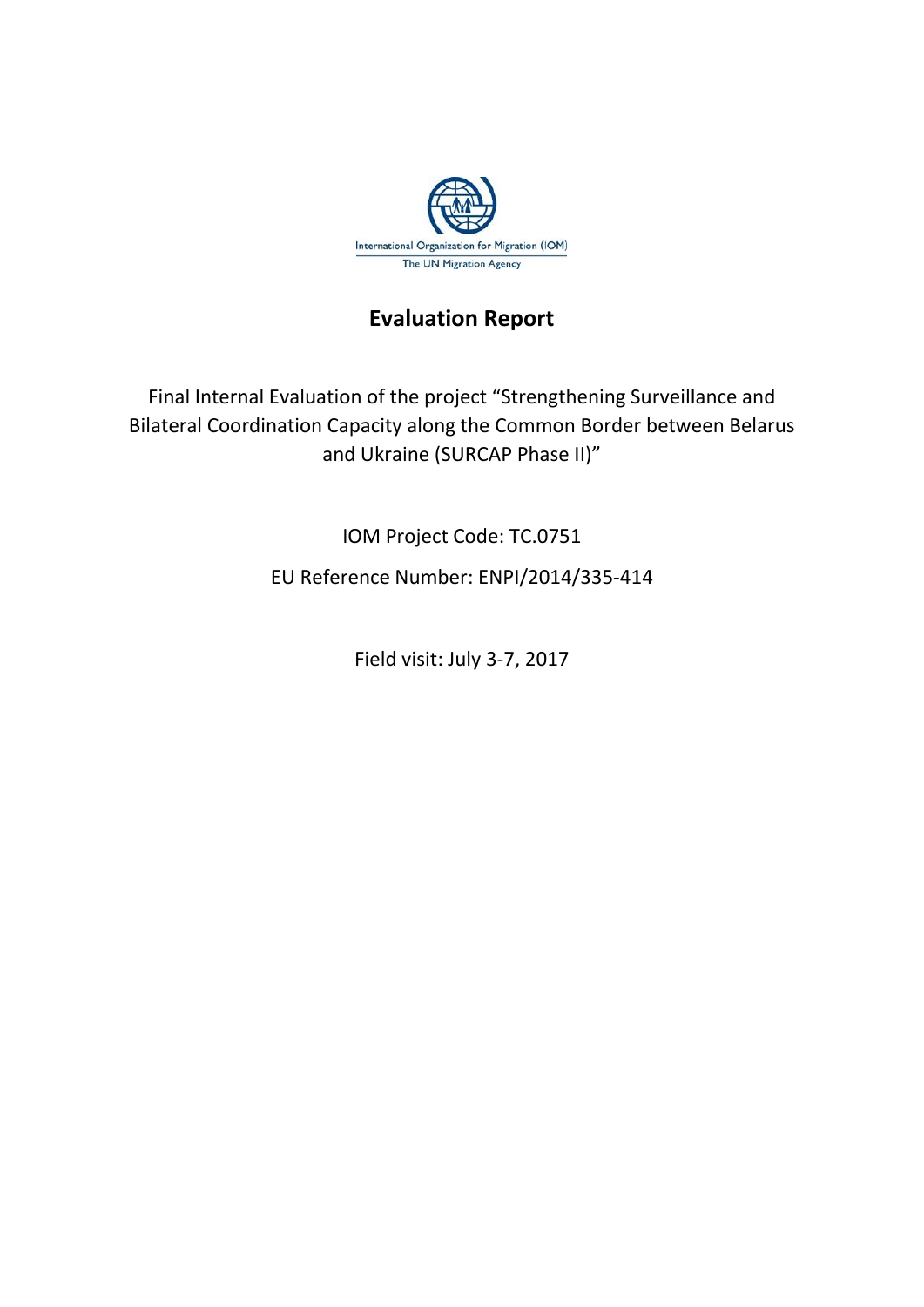# Contents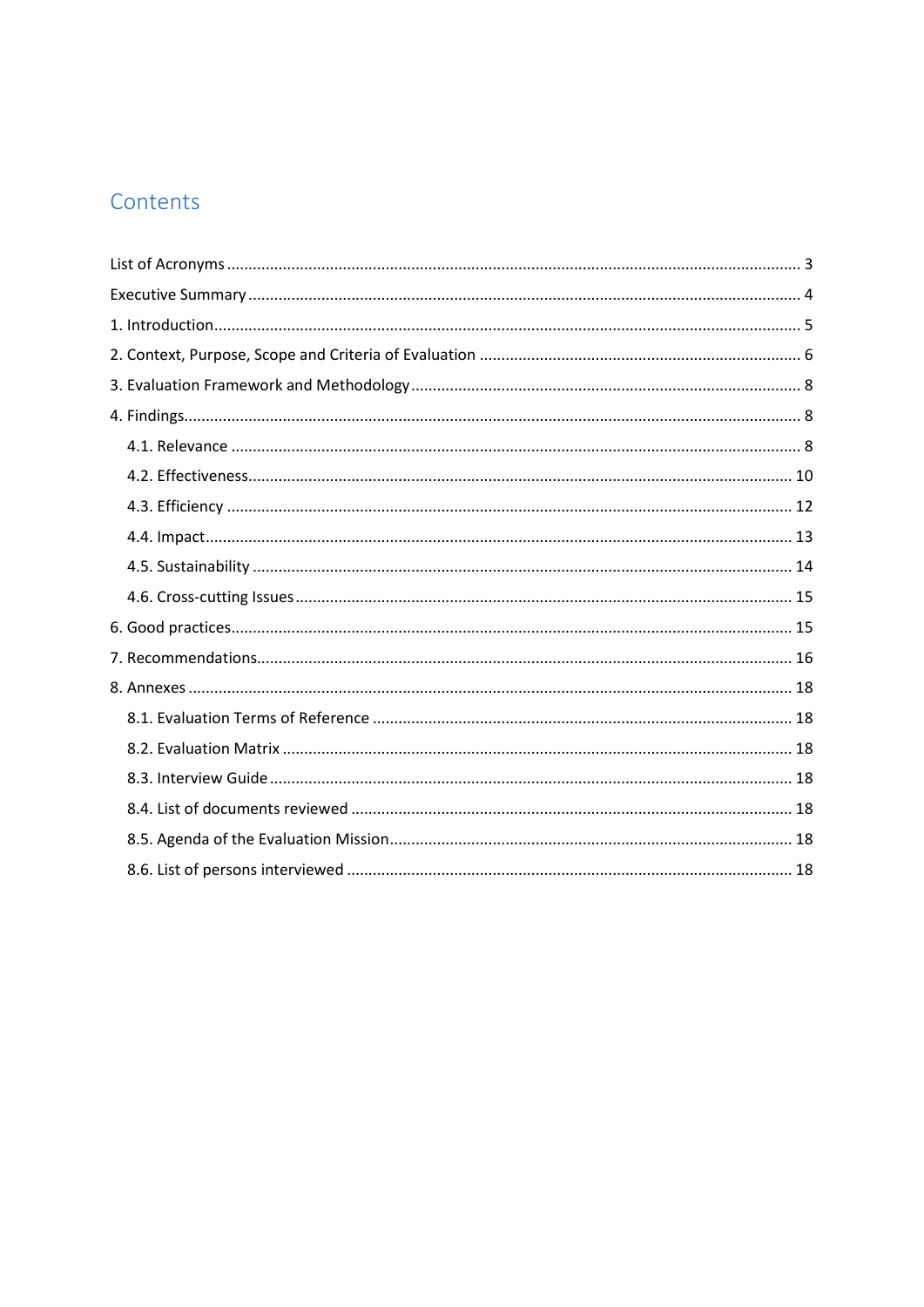# <span id="page-2-0"></span>List of Acronyms

| ABC          | <b>Automated Border Control</b>                                                        |
|--------------|----------------------------------------------------------------------------------------|
| API          | <b>Advance Passenger Information</b>                                                   |
| <b>BCP</b>   | <b>Border Crossing Point</b>                                                           |
| <b>CCP</b>   | <b>Common Contact Point</b>                                                            |
| EU           | European Union                                                                         |
| Frontex      | European Union Border and Coast Guard Agency                                           |
| <b>ICAO</b>  | International Civil Aviation Organization                                              |
| <b>ICMPD</b> | International Centre for Migration Policy Development                                  |
| IBM.         | Integrated border management                                                           |
| <b>IOM</b>   | International Organization for Migration                                               |
| <b>SBC</b>   | State Border Committee (Republic of Belarus)                                           |
| <b>SBGS</b>  | State Border Guard Service (Ukraine)                                                   |
| <b>TAIEX</b> | Technical Assistance and Information Exchange instrument of the European<br>Commission |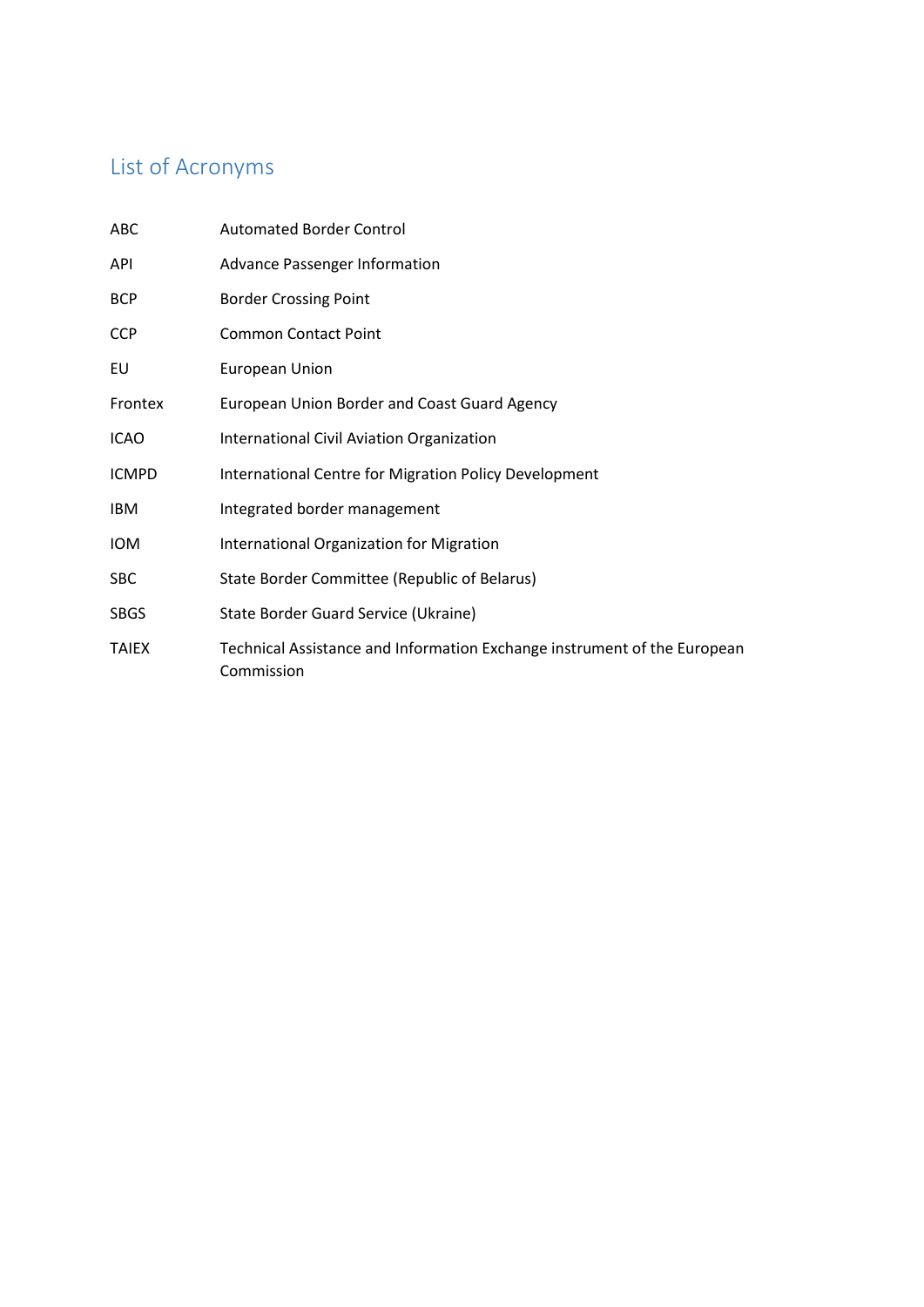### <span id="page-3-0"></span>Executive Summary

In 2014-2017, the International Organization for Migration (IOM), the UN Migration Agency, implemented the "Strengthening Surveillance and Bilateral Coordination Capacity along the Common Border between Belarus and Ukraine" project (thereafter SURCAP II). The project was implemented in close partnership with the State Border Committee (SBC) of the Republic of Belarus and the State Border Guard Service (SBGS) of Ukraine.

IOM places utmost importance on the quality of its project interventions. As such, evaluation is an integral part of IOM's institutionalized project implementation cycle. Therefore, using an established evaluation framework, IOM conducted an internal evaluation of SURCAP II focusing on relevance, efficiency, effectiveness, impact, sustainability and cross-cutting issues, as reflected in the project design and implementation.

The evaluation consisted of two phases. First, desk research was conducted to review all relevant project documents. Second, a field mission took place in Ukraine and Belarus on July 3-7, 2017 with the aim to visit the project sites and interview beneficiary government representatives. The present report summarizes the findings and observations.

Overall, the project was highly relevant, implemented in an effective and efficient manner, had an immediate, visible impact and interventions were, to a large degree, sustainable. In the future, crosscutting issues, such as fundamental rights and gender, should be addressed in a more effective manner, as should be visibility.

The evaluator would like to thank the national counterparts in Belarus and Ukraine for their time and open discussions which have led to the identification and formulation of good practices and recommendations. Special thanks to the SBGS and SBS senior staff, Mr. Sergey Morozov and Mr. Taras Seredyuk, who have accompanied the evaluation mission in Ukraine and Belarus, respectively and to IOM colleagues, Ms. Yelizaveta Melnik and Mr. Andrei Zaitsev for having supported the evaluation all throughout.

Lívia Styp-Rekowska

Senior Regional Immigration and Border Management Specialist

IOM Regional Office for Southeastern Europe, Eastern Europe and Central Asia in Vienna

[LStyprekowska@iom.int](mailto:LStyprekowska@iom.int)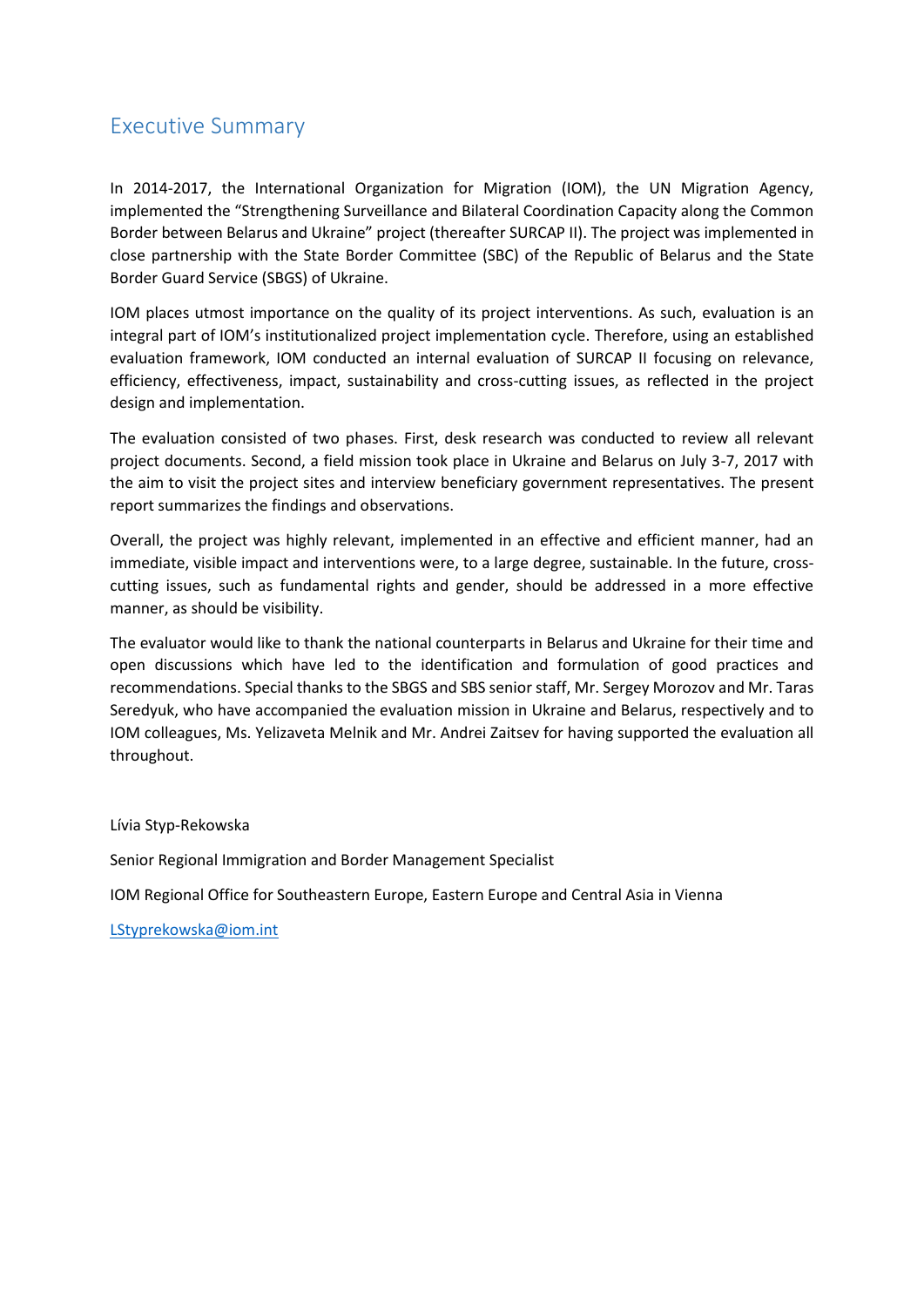### <span id="page-4-0"></span>1. Introduction

Ukraine and Belarus share a common border of approximately 1084 km, which necessitates close bilateral cooperation on border management and border security issues between the two countries. Programs implemented by IOM, including SURCAP II, contribute to and further develop this bilateral cooperation, focusing on strengthening border management strategic and legal frameworks in the two countries, institutional structure, standard operational procedures, human resources, information management and border management infrastructure and equipment. IOM advocates for the adoption of recognized standards and practices (European and international), while embracing the integrated border management (IBM) approach to managing borders.

Building on achievements of the previous phase (SURCAP I), the project "Strengthening Surveillance and Bilateral Coordination Capacity along the Common Border between Belarus and Ukraine" (thereafter SURCAP II) was implemented between March 22, 2014 and March 22, 2017 (including a non-cost extension). The **project objective** was to **contribute to the enhancement of security levels on the Belarusian-Ukrainian border**. The project also strived to improve international cooperation between the border services of the two beneficiary countries, as well as among all services present at the border (such as border guards and customs); assist beneficiary countries in applying the provisions of bilateral agreements on local border traffic; and help beneficiary countries increase legal trade and, as a consequence, legal revenue. $1$ 

The foreseen **outcome** of the project was for the **Belarusian and Ukrainian border services working at the central and western areas of the countries' joint frontier demonstrate greater efficiency and effectiveness in border control**. <sup>2</sup> The expected **outputs** were to be international and inter-service cooperation enhanced by applying IBM principles  $(1)^3$ ; security levels at the common borders strengthened through drafted technical specifications, procurement of surveillance equipment and user-training on surveillance equipment (2)<sup>4</sup>; and finally, residents of the border area, as well as *bona fide* travelers, duly informed about the exact location of the state borderline and legitimate places of crossing, the rules of staying within the 50km border zone, as well as border crossing regulations applied by the respective authorities of Belarus and Ukraine (3).<sup>5</sup>

The project was co-funded by the IOM Development Fund (IDF) and a separate project, aligned with SURCAP II objectives, outcomes, outputs and activities, was developed to complement the activities foreseen in SURCAP II. The **objective** of the IDF-funded project, "Strengthening the Security of the Belarus-Ukraine Border", was to **contribute to strengthening the security of the Belarus-Ukraine border**. The **outcome** of the IDF-funded project was **increased capacity, including in cross-border cooperation and coordination, information exchange and border surveillance, of the State Border Committee (SBC) of the Republic of Belarus and the State Border Guard Service (SBGS) of Ukraine.** The planned **outputs** were for border agencies of both countries to have the skills and venue to coordinate decisions pertaining to the management of the common border (1); border agencies of both countries to have the skills, knowledge and venue to effectively exchange information through a newly established Common Contact Point (CCP) (2); and border guards of Belarus and Ukraine to have

 $\overline{\phantom{a}}$ 

<sup>1</sup> Project Proposal: "Strengthening Surveillance and Bilateral Coordination Capacity along the Common Border between Belarus and Ukraine" (SURCAP Phase II), p. 1

 $<sup>2</sup>$  Ibid, p. 5</sup>

 $3$  Ibid, p. 6

<sup>4</sup> Ibid, p. 7

<sup>5</sup> Ibid, p. 8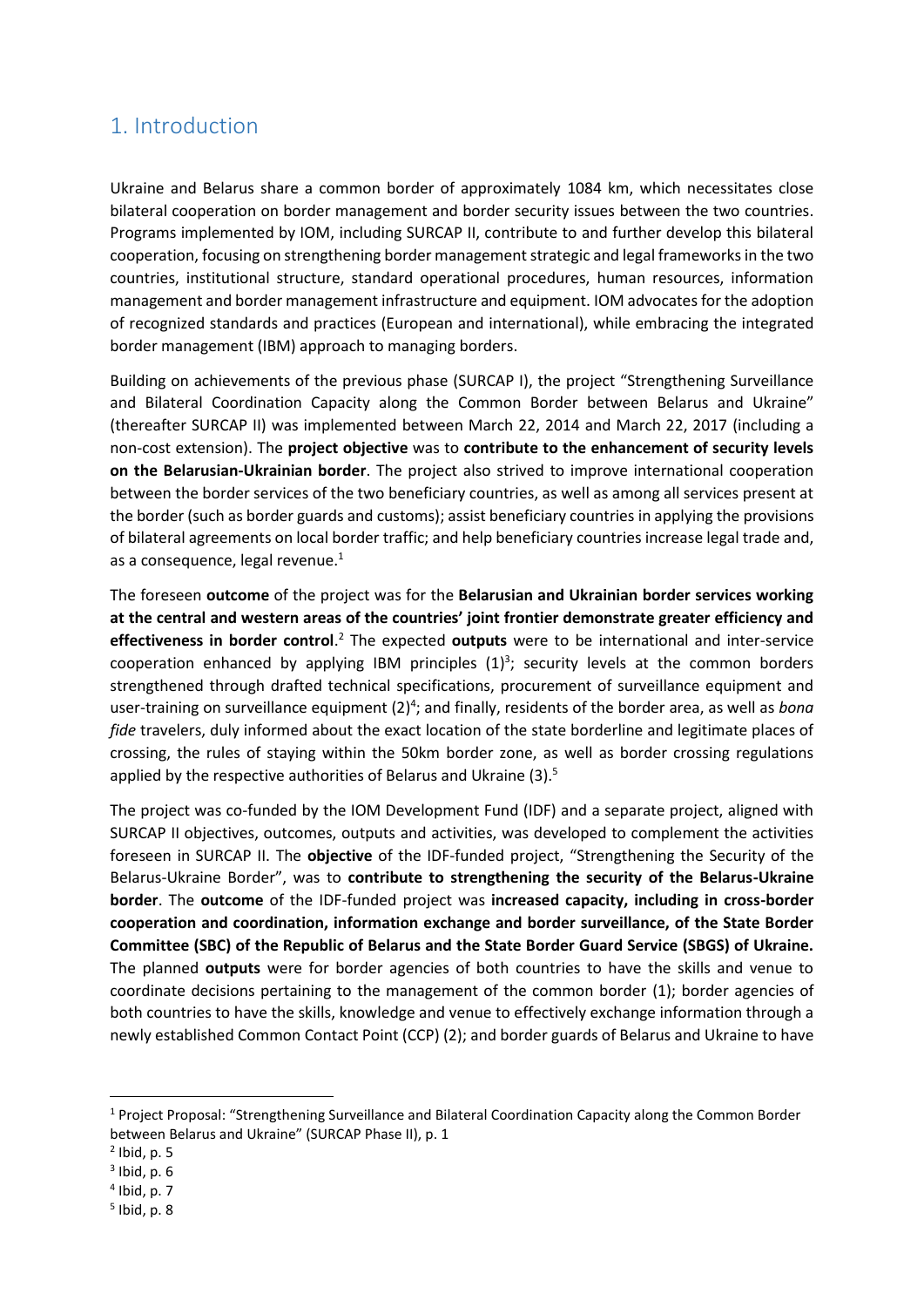the means to effectively protect the common border through the donation of modern border surveillance equipment (3).<sup>6</sup>

Although consisting of two separate projects, the final evaluation examined the program as a whole due to the inter-dependency and complementarity of the project activities.

The evaluation was commissioned by IOM Belarus which served asthe project's management site. The evaluation was closely coordinated with IOM Ukraine and relevant governmental stakeholders, namely the SBC of the Republic of Belarus and the SBGS of Ukraine. It was conducted by the Senior Regional Immigration and Border Management Specialist based in the IOM Regional Office in Vienna. In Ukraine, the evaluator was accompanied by IOM Ukraine project officer directly involved in the implementation of the project in Ukraine. In Belarus, the evaluator was accompanied by IOM project officer responsible for the overall management and coordination of the project, as well as a representative of the SBC of the Republic of Belarus. The evaluation aimed to complement the Results-Oriented Mission (ROM), led by Mr. Louis Blondiau, which took place on May 16-24, 2016 and was commissioned by EU Delegation to Belarus.

The present evaluation report consists of eight sections, including Introduction (Section 1); Context, Purpose, Scope and Criteria of Evaluation (Section 2); Evaluation Framework and Methodology (Section 3); Findings (Section 4); Conclusions (Section 5); Good Practices (Section 6), Recommendations (Section 7); and Annexes (Section 8).

### <span id="page-5-0"></span>2. Context, Purpose, Scope and Criteria of Evaluation

IOM supports efforts of its Member States to ensure safe and orderly migration. A key component of well-managed migration is a well-developed border management framework, with policy and regulatory framework aligned with international norms, standards and practices; sound institutional and administrative structure; well-trained personnel; immigration procedures in place; effective and efficient migration data collection, management and analysis; and finally, adequate equipment and infrastructure.

In the context of Belarus and Ukraine, SURCAP II was designed as a response to increase in irregular migration through the Belarus-Ukraine border. Although not the external border of the EU, the Belarus-Ukraine border nevertheless has a direct effect on the security of the external EU border itself. This is due to the fact that the Belarus-Ukraine border is a popular transit route for irregular migrants *en route* from Asia (and, to a limited extent, Africa) to the EU.

The common, largely non-demarcated border passes through dense forests, rivers as well as the contaminated Chernobyl area. During the Soviet era, the Belarus-Ukraine border was considered an internal 'border' within the Soviet Union. As such, it required neither dedicated resources nor specific infrastructure. However, this change when the two countries gained independence, with the Ukraine-Belarus border now being an international frontier between two separate states. Maintaining adequate border security requires significant resources from both countries, as well as external stakeholders. According to interlocutors interviewed in the scope of this evaluation, SURCAP II (as did its predecessor SURCAP I) has substantially contributed to this effort.

The purpose of the evaluation exercise was to evaluate the project from the perspective of **relevance, efficiency, effectiveness, impact, sustainability and cross-cutting issues** (see Annex 8.1. Evaluation

 $\overline{\phantom{a}}$ 

<sup>6</sup> Project Proposal: "Strengthening the Security of the Belarus-Ukraine Border – Co-funding contribution to the EC project SURCAP II', p. 6-7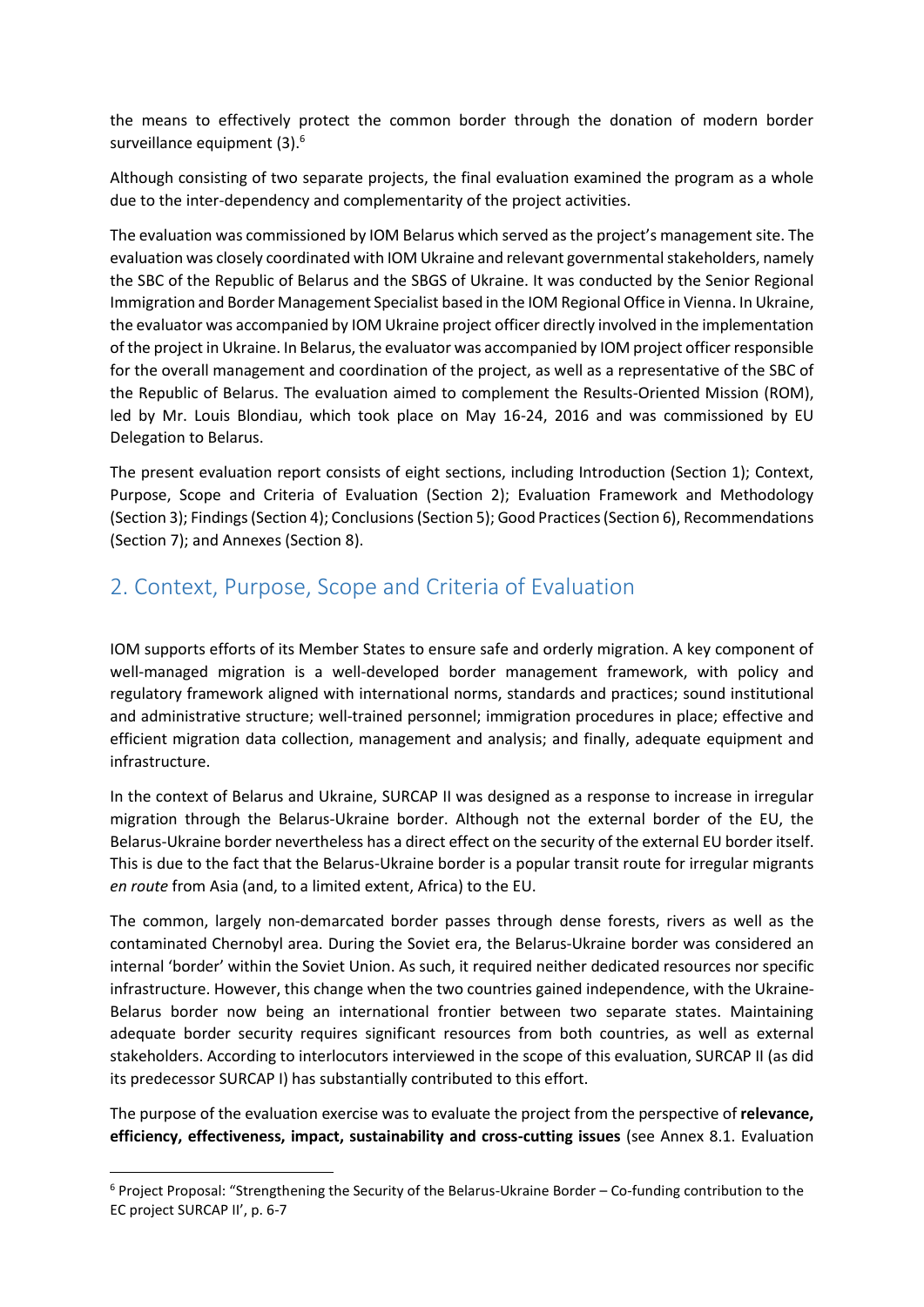Terms of Reference). The objective was to assess whether the approaches and practical implementation modalities used to carry out SURCAP II project enabled IOM to effectively implement the project activities and attain its objectives. It also served to analyze if the project had the intended impact and if the results were sustainable upon the project's cessation. Finally, the evaluation aimed to identify good practices, lessons learnt and any remaining gaps, in order to incorporate or address these in potential future interventions, while taking into account the limitations of project stakeholders and the environment they operate in.<sup>7</sup>

The evaluation will be used primarily by IOM Belarus and IOM Ukraine but also the Regional Office in Vienna and IOM Headquarters to support organizational learning for projects implemented in the Eastern European region and beyond. The evaluation report, or parts thereof, will be shared with the donor, as well as the project counterparts.

The scope of the evaluation includes the entire project implementation period from 22 March 2014 to 22 March 2017. At the time of the evaluation mission, all project activities were completed and the CCP, based in Zhytomyr (Ukraine) and Pinsk (Belarus) respectively, was in the post-project pilot testing phase, thus providing a good opportunity to see some of the project deliverables in operation.

Due to time limitations, it was not possible to visit every project location to interview project beneficiaries and inspect donated equipment; however, the agenda of the evaluation missions was designed in a way as to provide a balanced view of the project from the central, regional and local perspective, thus combining visits to SBC and SBGS headquarters, as well as the CCP located at the premises of Border Detachment of the SBC in Pinsk (Belarus) and the Northern Regional Directorate in Zhytomyr (Ukraine), border crossing points (BCPs) and a number of border detachments including those located at the border frontline.

IOM Mission in Belarus has chosen five criteria to evaluate SURCAP II, namely relevance, effectiveness, efficiency, impact and sustainability<sup>8</sup>, as listed below with sample questions for each category.

- **Relevance:** the extent to which the project's objective and intended results remained valid and pertinent either as originally planned as or subsequently modified.
	- o Were project activities and outputs consistent with the intended outcomes and objective?
	- o Was the project aligned with and supportive of national strategies?
- **Effectiveness:** the extent to which the project achieved its intended results
	- o Have the project outputs and outcomes been achieved in accordance with the stated plans?
	- o What was the quality of the results, services and/or products provided?
- **Efficiency**: how well human, physical and financial resources were used to undertake activities, and how well these resources were converted into outputs
	- $\circ$  Was the project implemented in the most efficient way compared to alternative means of implementation?
	- o Were the costs proportionate to the results?
- **Impact:** the positive and negative, primary and secondary long-term effects produced by the project, directly or indirectly, intentionally or unintentionally
	- o Which positive/negative and intended/unintended effects were produced by the project?
	- $\circ$  Did the impact come from the projects activities, from external factors or from both?
- **Sustainability:** the durability of the project's results or the continuation of the project's benefits once external support ceases

 $\overline{\phantom{a}}$ 

<sup>7</sup> Annex 1: Terms of Reference, p. 1

<sup>8</sup> All definitions below are taken from IOM Project Handbook (2017), pp. 434-437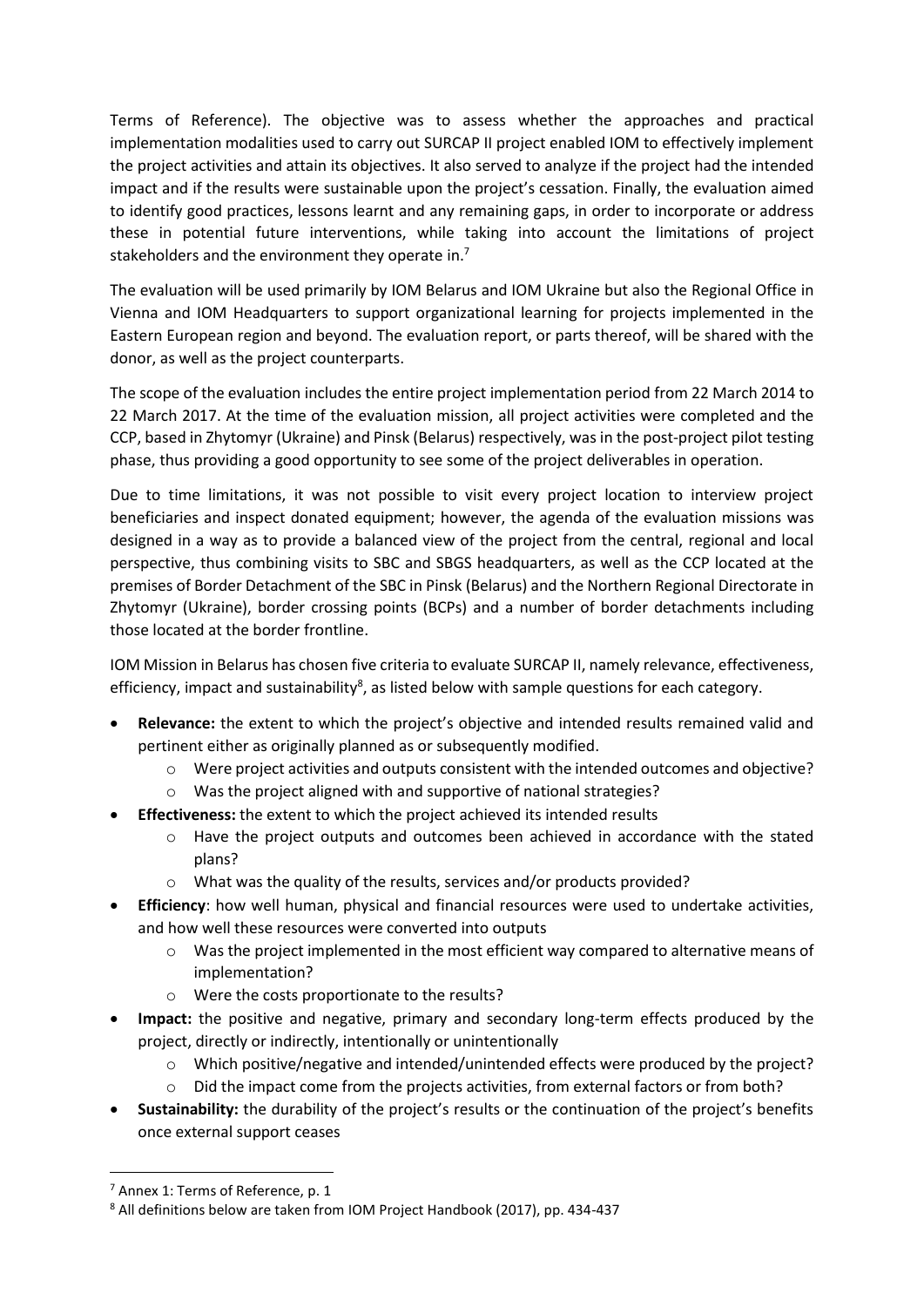- o Will the benefits generated by the project continue once external support ceases?
- o Are project partners adequately capacitated (technically, financially and managerially) to continue to deliver the project's benefits/services?

For a complete list of the evaluation questions, please refer to the evaluation matrix (Annex 8.2.).

### <span id="page-7-0"></span>3. Evaluation Framework and Methodology

The evaluation followed a methodology established by the internal IOM evaluation framework<sup>9</sup>, which is based on the United Nations Evaluation Group norms and standards.

It was conducted in **two stages**. First, during **desk research**, available documents were reviewed, such as relevant national policies, strategies, regulatory documents, project proposals progress reports, training and networking visit reports, assessment reports, minutes of the Steering Committee and others (for a complete list of the documentation reviewed, please refer to Annex 8.4.). Review of the relevant documents allowed to properly frame the evaluation in the current policy, regulatory and operational framework. During this stage, the **evaluation matrix** (Annex 8.2.) and **interview guides**  (Annex 8.3.) were designed to guide the meetings with project stakeholders.

Following the desk research, a field **evaluation mission** took place on July 3-7, 2017 and included meetings with governmental stakeholders at central, regional and local levels in Belarus and Ukraine; visits to project cites (such as the CCP); inspection of procured equipment; and meetings with IOM project staff in both countries (Annex 8.5. Agenda of the Evaluation Mission). A follow up meeting was also conducted with the International Centre for Migration Policy and Development (ICMPD) in Vienna, given their role as an implementing partner for the networking visits and training component of SURCAP II.

Overall, the evaluation is based mostly on **qualitative data** gathered from relevant documents and semi-structured interviews conducted during the field mission. Despite the time **limitations**, the evaluation team was able to interview key counterparts at the central level, senior management and operational staff from regional centers and personnel based at the BCPs in both Belarus and Ukraine. The team also visited and observed the operation of the CCP, including test calls from Ukraine to Belarus and vice versa. Operational reports submitted through the CCP (periodic ones and those related to particular incidents) were also briefly reviewed, including the turnaround time of the information exchange. Finally, the team inspected some of the donated equipment (in Belarus only), most notably the patrolling boats. The only component not evaluated was equipment donated to Ukrainian counterparts due to limited time available for the field mission.

### <span id="page-7-1"></span>4. Findings

#### <span id="page-7-2"></span>4.1. Relevance

 $\overline{\phantom{a}}$ 

In **Ukraine**, counterparts have unequivocally confirmed that the project has directly contributed to improving security on the Belarus-Ukraine border. This is so due to several reasons. First of all, through SURCAP II (and SURCAP I before then), the cooperation, coordination and communication between Ukraine and Belarus have intensified and tangibly improved; compared to a few years back, when only a limited number of meetings took place, the regular meeting schedule, joint trainings and joint networking visits under SURCAP II have facilitated the creation of close professional and personal

<sup>&</sup>lt;sup>9</sup> See IOM Project Handbook (2017), Module 6 - Evaluation.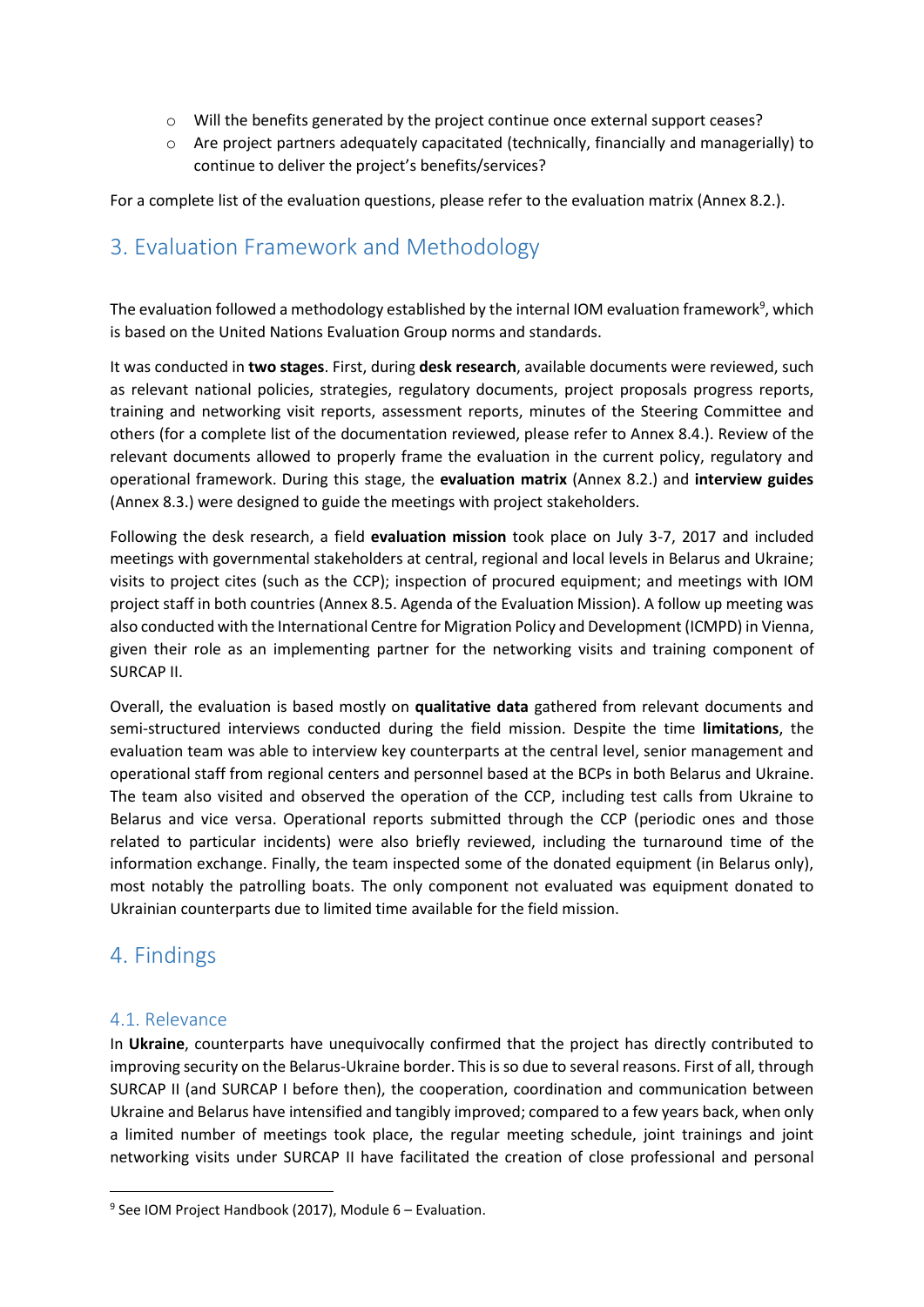relations at all levels. Second, the creation of the CCP has led to swift sharing of operational information, including large amounts of data, such as photos and videos, which in turn facilitated rapid reaction to border-related incidents. Third, donated equipment has significantly improved the capacities of border units to conduct border surveillance.

The project has also contributed to the implementation of the *National Integrated Border Management Concept* (particularly the international cooperation aspect thereof) and the *National Strategy for the Development of the State Border Guard Service* stipulating introduction of IBM standards and practices to improve surveillance of Ukrainian borders. Additionally, it has paved the way for the assignment of a Ukrainian border management liaison officer, to be stationed in Minsk as of 2018. Moreover, the project enabled both parties to see the potential of bilateral cooperation, such as conducting joint patrolling and joint controls in the future. Finally, it has deepened relations with neighboring countries and contributed to the debate on the future of IBM, mainly through the highlevel event which took place in Lviv on 15 March 2017, of which both Belarus and Ukraine were highly appreciative and which they would like to see replicated in the future.

The Ukrainian stakeholders also had suggestions for follow up actions. For example, while the CCP has facilitated a more efficient exchange of information, they would like to see further improvements to the reporting template and tailor it further to sharing of operational (rather than statistical) information. Additionally, due to the difference between the status of Northern Regional Directorate in Zhytomyr (Ukraine), a regional directorate covering the entire Belarus-Ukraine border, and Pinsk (Belarus), covering only the section of the Belarus-Ukraine border falling under the Pinsk Directorate, the CCP still does not cover the entire common border on an equal basis from the two sides of the border; changes in the administrative and reporting structure on the Belarusian side would be needed to enable Pinsk cover the entire Belarus-Ukraine border from the Belarusian side, or additional CCPs would need to be established, for example in Gomel (Belarus), to supplement the current structure.

In **Belarus**, the government authorities also confirmed that the project directly contributed to improving security of the common border. For example, within weeks of installation of the surveillance equipment procured under the SURCAP II project, there was a visible decrease in irregular migration, as smugglers understood that "this was no longer a viable route." Second, the project significantly improved relations with the Ukrainian counterparts; before SURCAP projects, only *ad hoc* meetings were taking place, whereas now there was a strategic approach to the bilateral cooperation and a 1-2 year plan for bilateral actions. Third, they highlighted the contributions of the CCP to border management system at-large. In their view, it contributed to the implementation of IBM principles; demonstrated the workings of the integrated border management principles in practice and showed it to other border agencies, such as customs; and it was an excellent vehicle for international cooperation, previously done at high level only through diplomatic efforts. Finally, while there is no IBM strategy in place yet (apart from the *Concept of Border Security 2008-2017*), the cooperation with Ukraine, particularly the CCP, demonstrated how IBM can function in practice and hold important lessons learnt for strategic documents currently under development.

Overall, the project has achieved the intended objective, namely increased security at the Belarus-Ukraine border. Individual project components have directly or indirectly contributed to the implementation of relevant national policies, namely the IBM Concept in Ukraine and the Concept of Border Security in Belarus. The project has directly responded to the needs of the beneficiaries, who were very closely involved in and consulted about the activities, including procurement of particular equipment (e.g. type and design of the patrolling boats, taking into account the experience and lessons learnt from SURCAP I); jointly deciding on the theme of networking visits; and inviting particular experts whom they had previously met during such visit to deliver a particular training. Should there be bilateral projects in place in the future, Belarus noted that they would welcome further capacity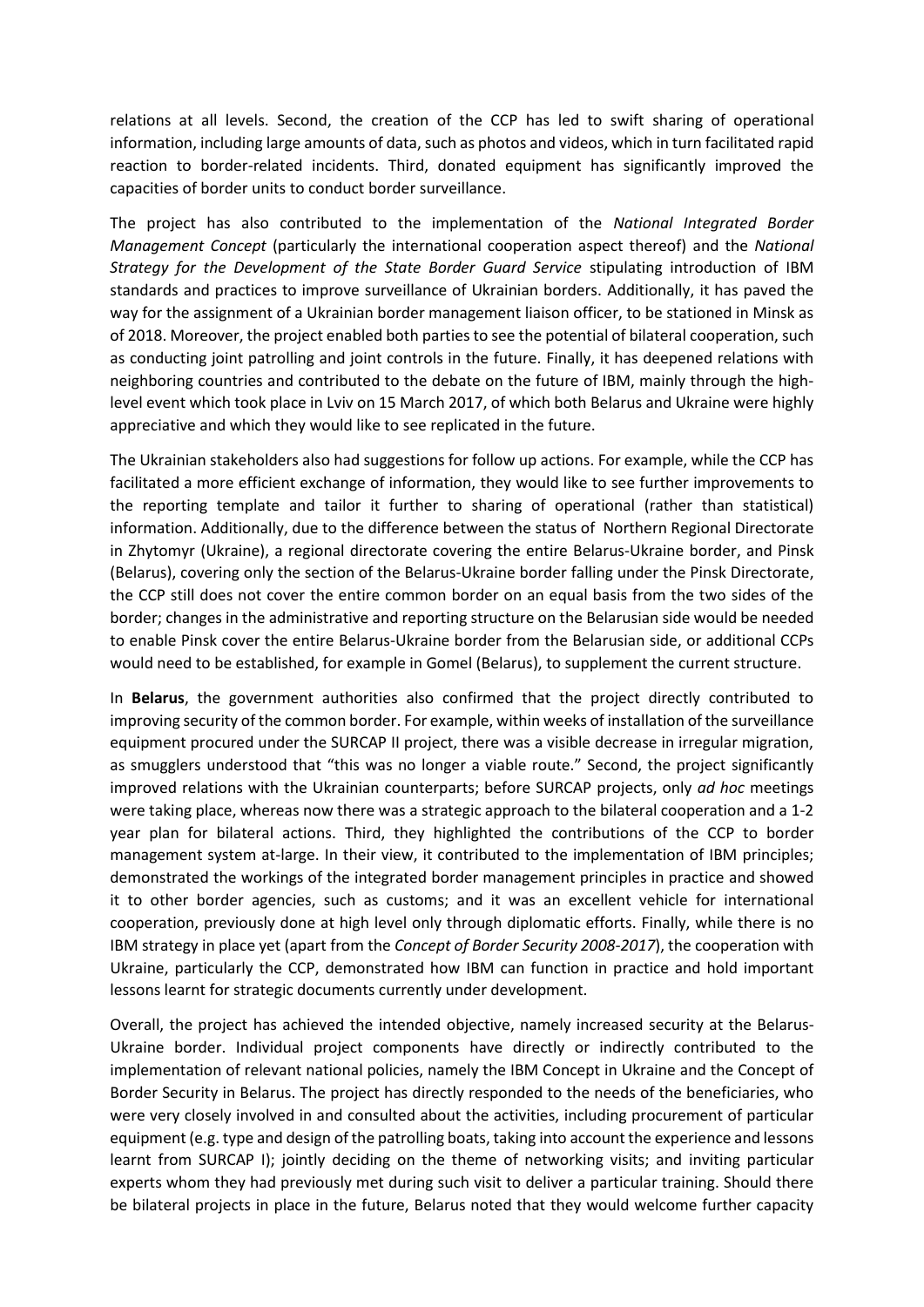building on smart borders, as well as Advance Passenger Information (API) systems, given the fact that API will have become a standard of the International Civil Aviation Organization (ICAO) in early 2018. Other stakeholders interviewed in the course of the evaluation noted that the training component was too small compared to other pillars and trainings and study visits should be better linked, for example, by organizing trainings and study visits on the same theme in order to combine and enhance classroom and practical learning (it was done for some topics but not nearly all).

#### <span id="page-9-0"></span>4.2. Effectiveness

In **Ukraine**, the government deemed that the project was designed in an effective manner. First, the project was designed in such a way as to practically illustrate EU practices and then enable them being implemented in Belarus and Ukraine. A case in point is the CCP; prior to the initiation of negotiations on the CCP, relevant officials from both countries participated in a networking visit to an EU Member State and a training dedicated to this subject. The combination of the visit and the training, done before the CCP was designed and eventually launched into operation, turned out to be an effective tool for rolling out such complex and sensitive structure as the CCP. The effects of the study visits were felt in other ways too; for example, a visit on CCP inspired Ukraine to change their legal framework to enable concerned agencies to share more information with others.

The project covered urgent, immediate equipment needs, although some were still pending; in the context of bilateral cooperation, the government suggested procurement of a minibus that could serve as a 'mobile office' for bilateral meetings which now take place directly on the border between the border crossing points (BCPs). Future bilateral projects could also facilitate joint work on dog handling curriculum; deployment of automated border control (ABC) gates; risk analysis; implementation of integrated border management (particularly the cooperation aspect thereof) and approximation to European standards in border management, particularly those set by Frontex.

Governmental counterparts also appreciated that the project facilitated the institutionalization of a process, whereby activities were discussed, decided (what, when, how) and implemented in a joint manner. In case of trainings and study visits, with the exception of one case (study visit to the Netherlands for SBGS and to Finland for the SBC), both countries participated in every single activity. Such regular, joint participation in events has further consolidated the relationship between the two governments and made the activities more effective, as well as sustainable.

Additionally, the Ukrainian government strived to ensure that trainings were useful and successful by adjusting the training curricula to the national context; nominating people who have already been trained in SURCAP I and who needed to refresh and cement their knowledge to be able to use it effectively; appointing personnel who were capable of training others; ensuring that training participants write a report with recommendations and these are taken into account when designing strategic documents; and organizing rollout sessions at the regional and local level (mostly informal ones through debriefing, mentoring and guidance).

With regards to information exchange, the CCP made information sharing more effective, however, the Ukrainian counterparts recognized that both governments still needed to work on timing to further shorten the turnaround of the information, particularly if related to events taking place at the border, such as apprehensions, seizure of weapons and drugs and other such incidents.

Finally, should bilateral projects be implemented in the future, other stakeholders could be included, such as the State Migration Service, Customs, Frontex and international organizations (UNODC and UNHCR were mentioned). In terms of the CCP specifically, Ukraine would suggest involving customs, as it is already trying to do in the CCP with Poland and Moldova.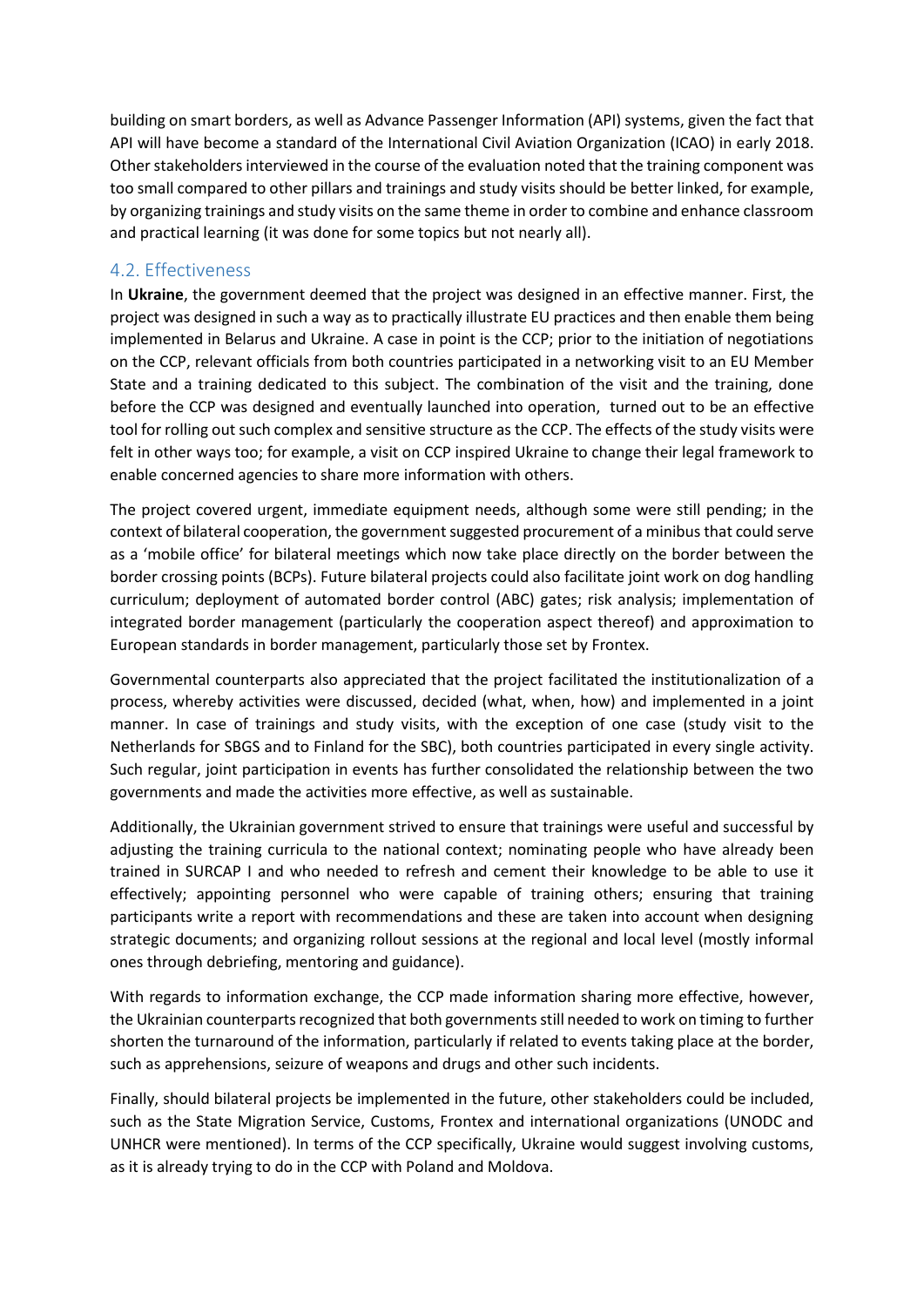In **Belarus,** governmental counterparts deemed that, thanks to close consultation and coordination, activities were implemented in an effective manner. For example, prior to the launch of the CCP, the design of the facility was discussed to the smallest details (size of the meeting desk, type of video conferencing facility and others) and the CCP was launched into operation in carefully consulted, phased approach. Similarly, numerous meetings were held before the type and parameters of the patrolling boats were finalized; risk analysis on irregular migration routes was conducted to decide on the most appropriate type and placement of the surveillance equipment. Governmental counterparts appreciated this attention to detail and commitment to making sure that procured items fully responded to local needs, realities and absorption capacities.

Study visits were also deemed useful in that they showed practical solutions for different terrains; allowed to discuss the price/quality ratio with the foreign authorities who were using them; and facilitated networking among practitioners from different countries. Following such a visit, someone from the Belarusian delegation participating in a study visit was always tasked with compiling the final report with recommendations which were later taken into account when a particular issue was being discussed by the agency (such as the ABC gates). Unfortunately, no such accounts were requested from the Ukrainian delegation, and as such, conclusions from the networking visits appear one-sided and incomplete, as they reflect the perspective of one party only.

The Belarusian authorities also noted some challenges. For example, adding customs to the CCP would be useful, however, it was currently not possible in Belarus due to the administrative structure in place (customs authorities are not present in Pinsk, only in Gomel and Brest). Belarus also regretted that due to legal restrictions on the part of the EU, some equipment, such as particular thermovision cameras, could not be purchased for Belarus (only for Ukraine), although these would have been useful for particular contexts, such as river patrolling.

Apart from this, from both governments' perspective, the project was implemented in an effective manner, leading to an effective use of resources. That said, a few areas were identified where project implementation could further be strengthened.

First, coordination and communication between IOM Belarus, IOM Ukraine and ICMPD could be revisited. These include ensuring that if certain activities are taking place in one of the targeted countries, the relevant office is fully involved in planning, scheduling and, whenever possible, design of that event. Moreover, while direct communication with a governmental beneficiary has some advantages, as a rule, communication with the national authorities should always pass through the IOM country office (or at least should be closely coordinated with it and IOM should be copied on all correspondence). Such approach would also strengthen links with other national and regional IBM programs.

Second, visibility and communication could be further improved. In the course of the project, different visibility items produced in the course of the projects (bags, notebooks etc) displayed different logos, placed in an *ad hoc,* inconsistent manner depending on the type of the product. In future projects, it would be beneficial to standardize at the outset of the project, which logos will be included and in which order, and use this template for all visibility products throughout the project implementation. Such standards could also be applied to project documents (such as training reports, study visit reports and Steering Committee minutes), so that they all display the same letterhead. Consistency should be a guiding principle for all other aspects too, for example the designation of the CCP (called differently in different project documents). The most unfortunate aspect is the complete absence of the IOM Development Fund logo, which co-funded SURCAP II and should have been included on all visibility products, procured items and project documents.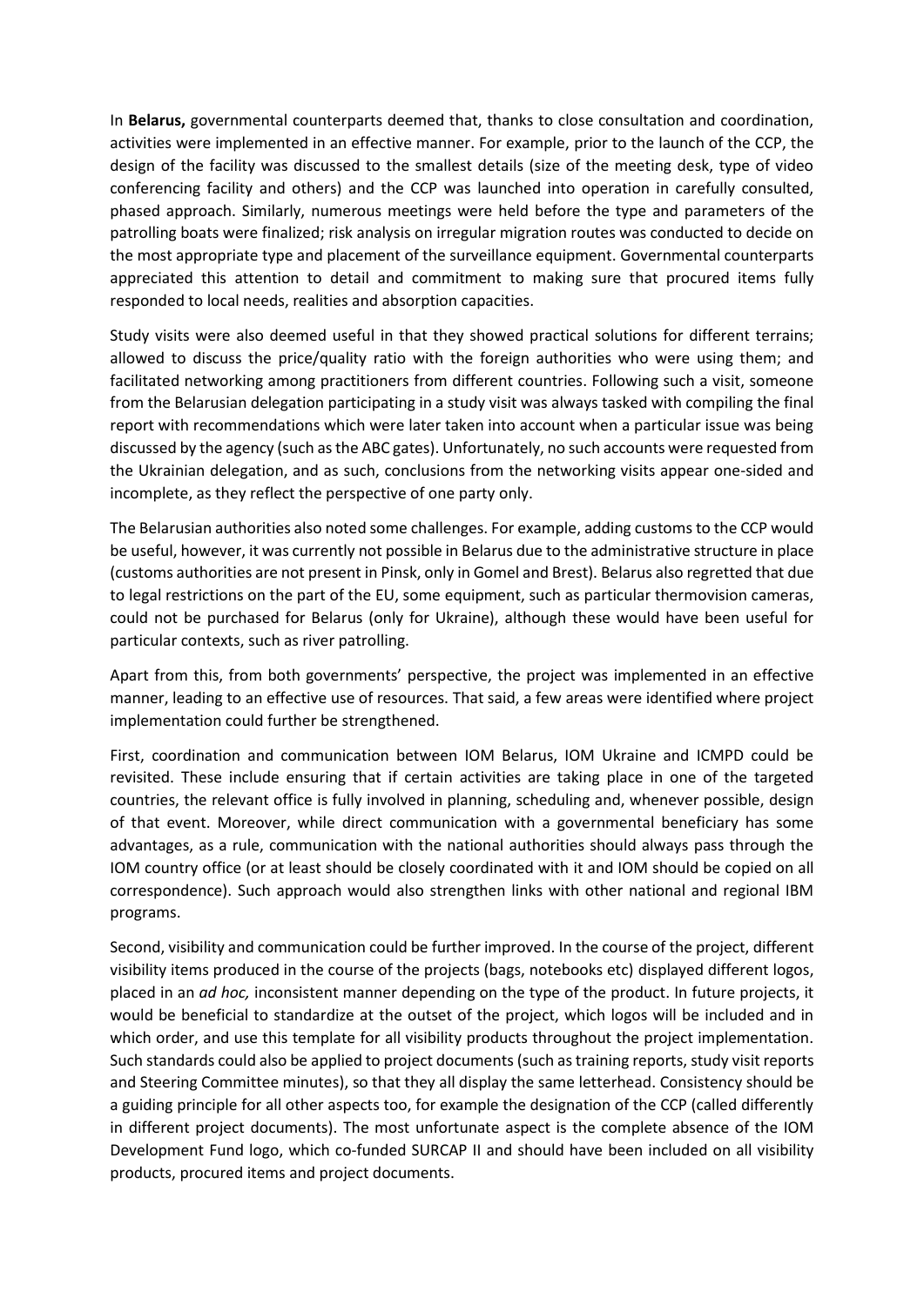Finally, there is Output 1.3 in the SURCAP II project: "Residents of the border area, as well as bona fide travelers, are duly informed about the exact location of the state borderline and legitimate places of crossing (i.e. border checkpoints – BCPs), the rules of staying within the 50 km border zone, as well as border crossing regulations applied by the respective authorities of Belarus and Ukraine." According to the project document, an information campaign was to be conducted to this end in towns and villages in close vicinity to the border. Leaflets, flyers, publications, web and TV advertisements, targeting the travelers as well as residents of the border area, were also supposed to be published and disseminated. However, this activity was never implemented, apparently due to the fact that it was not included in the project budget in the first place.

Border guards do this type of awareness raising with local authorities and at schools at their own initiative and independently from the project. IOM should consider supporting these efforts in the future, not only as an awareness raising activity but also a way to cement the relationship between law enforcement agencies and the communities. IOM should also ensure that in case budgeting of certain activities is omitted at the stage of project signature, this is rectified and/or clarified in the course of project implementation and addressed in narrative reports accordingly.

#### <span id="page-11-0"></span>4.3. Efficiency

The **Ukrainian counterparts** believed that the project was implemented in an efficient manner, particularly considering the fact that the project implementation team, comprised of both governments and IOM, was able to generate savings and redirect the resources to additional activities.

Alternatively, e-learning courses could have been developed and deployed instead of or in addition to the residential ones. Ukraine already has extensive experience with e-learning and would welcome further developments in this regards; however, it would be necessary to develop courses for different levels of participating officers and take into account the time limitations of officers on duty. Participation in residential trainings implemented under SURCAP II was duly tracked in the staff member's human resources file and taken into account when that person was being moved to a different position or location. The biggest contribution of the CCP was an efficient exchange of information; while emails and phone calls, all dully registered, had the same weight as the official communication in writing (which usually followed), the CCP facilitated swift sharing of information, allowing border agencies to analyze and act on it in an efficient manner.

The **Belarusian counterparts** stated that the project's benefits would be further apparent in the coming months and years. The government trusted and approved the project design, which is also why they decided to contribute with their own funding (as did the Ukrainian government). The fact that the project was "living" throughout the project implementation, able to adjust to arising changes, also contributed to it being implemented in an effective and efficient manner.

With regards to alternative means of implementation, the Belarusian counterparts believed that residential activities, such as trainings, were "irreplaceable" because they not only facilitated learning but also led to the formation of personal and professional relations. E-learning could also be an efficient use of resources but the courses would need to be developed in the local language. Another way to use available resources was through the deployment of long term experts on particular topics of interest to the government (already happening to a limited extent through Technical Assistance and Information Exchange instrument of the European Commission (TAIEX)).

Overall, the project appears to have been implemented in an efficient manner and was a good value for money. Alternatives, such as e-learning, were discussed with the authorities and generally well received. In future projects, a combination of residential courses and e-learning would perhaps allow including even more border management personnel, particularly those posted in the regions, while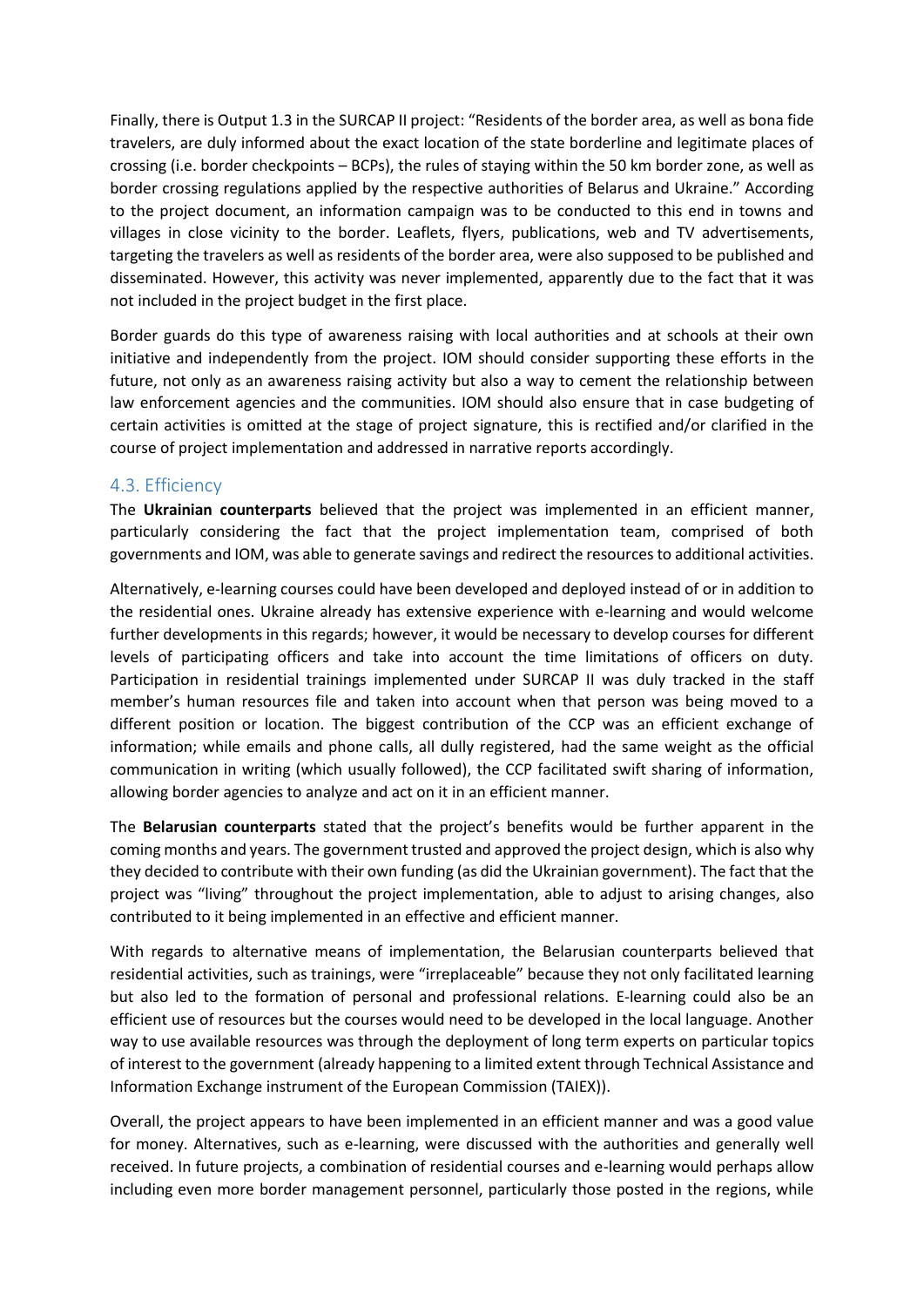also potentially creating sustainable training tools and training infrastructure (it is worth to note that training curricula from SURCAP II were all translated to Russian, however, none of them seem to have been institutionalized, a common challenge for this kind of technical assistance).

Moreover, in order to streamline capacity building activities, the project team and ICMPD strived to coordinate training activities with other ongoing initiatives, most notably the Frontex-led *Capacity Building in Integrated Border Management* project for Eastern Partnership countries, as well as border management programs implemented by IOM at the national and regional level. This meant that all pending training needs which could not be met by SURCAP II were relayed to other stakeholders for their consideration and potential inclusion in their program.

Finally, practical trainings, particularly if combined with a study visit, seemed most welcome. In the future, whenever possible, trainings should take place at the national training academy (as opposed to a hotel conference room), in order to further increase the feeling of ownership but also to facilitate direct in-kind contribution to project implementation. In future trainings, IOM should also seek much greater involvement in the design and implementation of trainings, if organized and delivered by an implementing partner (in this case, ICMPD). In SURCAP II, IOM limited its role to agreeing on the training subject and the text of the press release with ICMPD; IOM reviewed neither the agenda, nor the curriculum. Due to this omission, training agendas, as reviewed by the evaluator, appeared overwhelmingly law enforcement-minded, rather than representing a more balanced view that would take into account the all-important fundamental rights aspects of border management work. IOM should also ensure that due training standards are applied, such as pre- and post-training tests and analysis of the training evaluations by the participants (conducted by ICMPD but not included in the training reports). All in all, this represents a missed opportunity and should be avoided in projects of this kind in the future.

#### <span id="page-12-0"></span>4.4. Impact

In **Ukraine,** governmental counterparts highlighted the improvement of relations between Belarus and Ukraine and the progressive strengthening of relations at the national, regional and local level as the most important impact of the project. In addition to learning about each other administrative structures and procedures, the two governments have developed personal contacts at different levels, facilitating efficient information sharing between the two countries.

From Ukraine's perspective, perhaps the most important project component was the CCP. It is already inspiring future ideas and initiatives (such potentially having a CCP at a top Kiev-Minsk level with other relevant national agencies or set up a CCP at the BCP level sharing premises at some point in the future). The CCP allows the Ukrainian government to have a complete overview of the situation on the Belarusian border by centralizing the information sharing between Zhytomyr and Pinsk (despite differences in Belarusian and Ukrainian regional and local border management structure, an agreement was found on the location of the CCP and its operational modality). Situations which previously took days via traditional channels, such as verifying the identity of a third country national, can now be resolved in a matter of hours. Videoconferencing installed at the CCP has facilitated regular contacts between the two parties, independent of the schedule of official meetings and trainings.

Moreover, the combination of study visits and trainings, facilitated by EU experts, led to learning more about practical border management solutions deployed in the EU. The donated equipment improved mobility, allowing border units to rapidly respond to situations at hand. Due to differences in the legal framework and different chain of command in the two countries, it was not possible to do joint patrols. However, the two governments agreed to "coordinated monitoring", essentially joint visits to border areas whereby each party kept to their side of the border and then met later to discuss conclusions and recommendations. This was highlighted as a step in the right direction.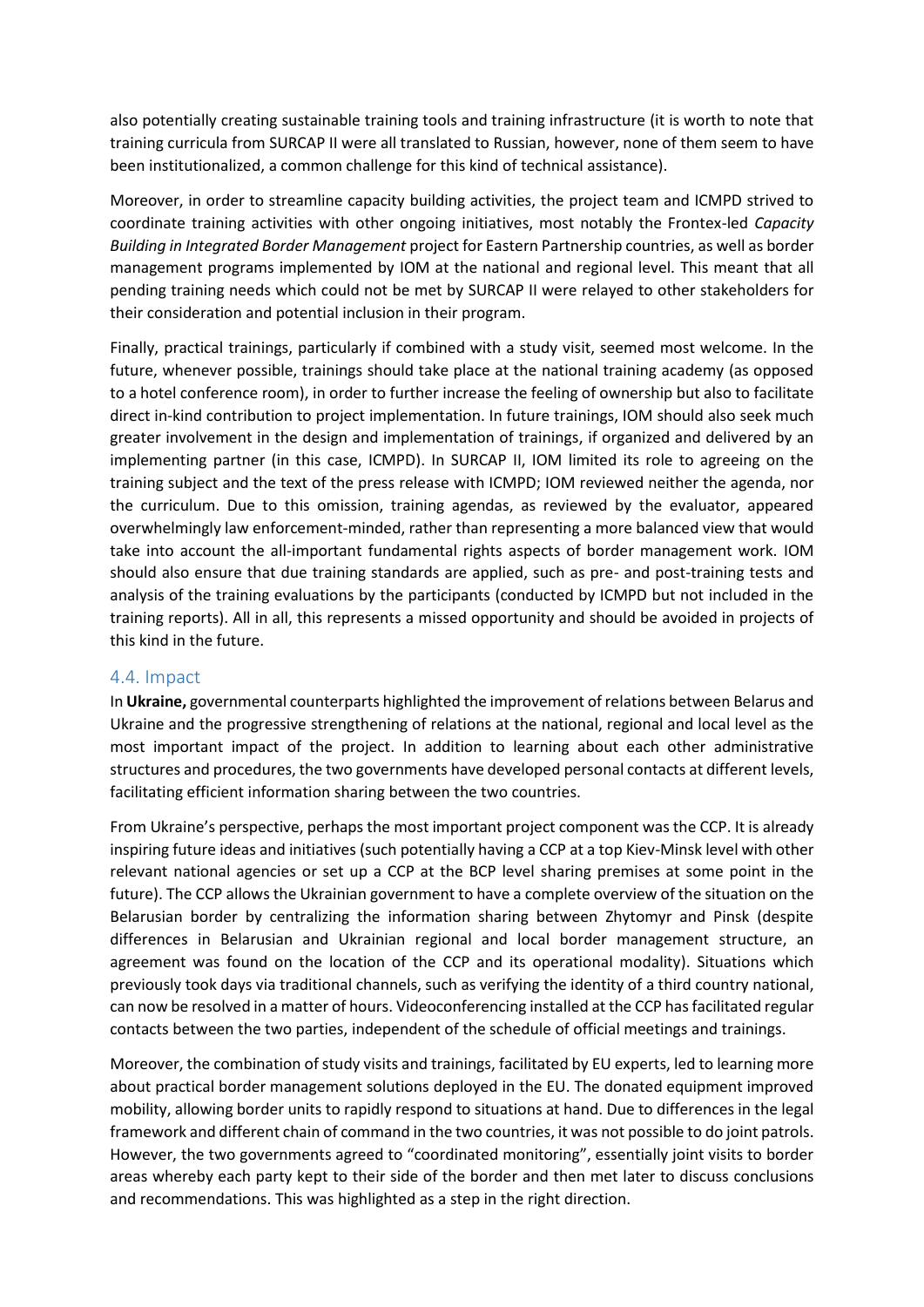Naturally, the conflict in Eastern Ukraine affected the project implementation in one way or another, including fluctuation of the national currency, which in turn led to delays in tendering and procurement. In order to reflect these circumstances and challenges, the project workplan was continuously adjusted, in consultation with all stakeholders concerned.

In **Belarus**, border authorities believed that the project had a profound, positive impact on the working relations between the two countries. The CCP in particular has complemented the important diplomatic efforts of the Republic of Belarus and facilitated fast, practical solution of situations arising at the border. SURCAP II has led to the establishment of regular meetings, not just at the commanders' level but also among analysts and experts. Technical solutions tested and implemented through SURCAP II at the Belarus-Ukraine border initiated discussions for technical solutions for Belarus-Poland and Belarus-Latvia border, including on joint use of equipment.

In general, SURCAP II has significantly improved the way Belarus and Ukraine interact on border management matters. Regular meetings, joint capacity building events and border surveillance equipment have not only improved border management capacities of the two countries but also increased confidence, trust, communication and collaboration between the two parties. As the project progressed, other by-products became clearly visible. For example, trainings and study visits gradually led to the creation of an informal experts' network, thanks to which governmental agencies often took the initiative to invite particular experts to particular events. If there were savings, governmental agencies agreed to combine a study visit with training (or vice versa) to increase the impact and enhance the learning. The flexibility, openness and commitment demonstrated by all stakeholders concerned meant that the project went far beyond the original project design and intention.

#### <span id="page-13-0"></span>4.5. Sustainability

Sustainability is an important aspect of development projects, particularly when technical assistance is involved. Capacity building interventions need to be appropriate for local needs and realities in order to be sustainable in the future.

In **Ukraine,** the stakeholders were positive about the sustainability of the project. Despite the fact that no meetings have taken place since the completion of the project, a number of joint meetings were being planned for the upcoming period to continue discussions commenced under SURCAP II. Furthermore, governmental counterparts also clearly stated that they regarded the donated equipment as "theirs" and as such, it has been included in the governmental budget to ensure proper maintenance. SURCAP II has made contributions in other areas, too. Through SURCAP II, professional relations have been forged, not just with the Belarusian counterparts but also with many EU Member States colleagues, and these relations are expected to continue through national and/or bilateral border management initiatives. Practical examples, shown through networking visits of Ukrainian and Belarusian delegations to EU Member States, have been key to demonstrate European solutions to border management challenges faced by both EU and Ukraine.

In **Belarus,** governmental counterparts were also positive about the long lasting effects of SURCAP II, and the project was regarded as having inspired good practices that would continue in the future. For example, based on European CCP procedures, as observed during one of the networking visits, Belarus established regular meetings between CCP and BCP staff to regularly exchange information and increase awareness about CCP's role. Due to shortage in human resources (and thus, unlike in Ukraine, absence of dedicated CCP staff), a pool of 18 officers, chosen from the existing personnel and specifically trained, was established and given the authority to operate at the CCP, a practice that works just as well. This pool will remain in existence beyond the project completion and will continue to staff the CCP. Finally, mid- to high-level ranking officers were nominated for study visits; being in a decision-making position guarantees at least some degree of influence on operational, as well as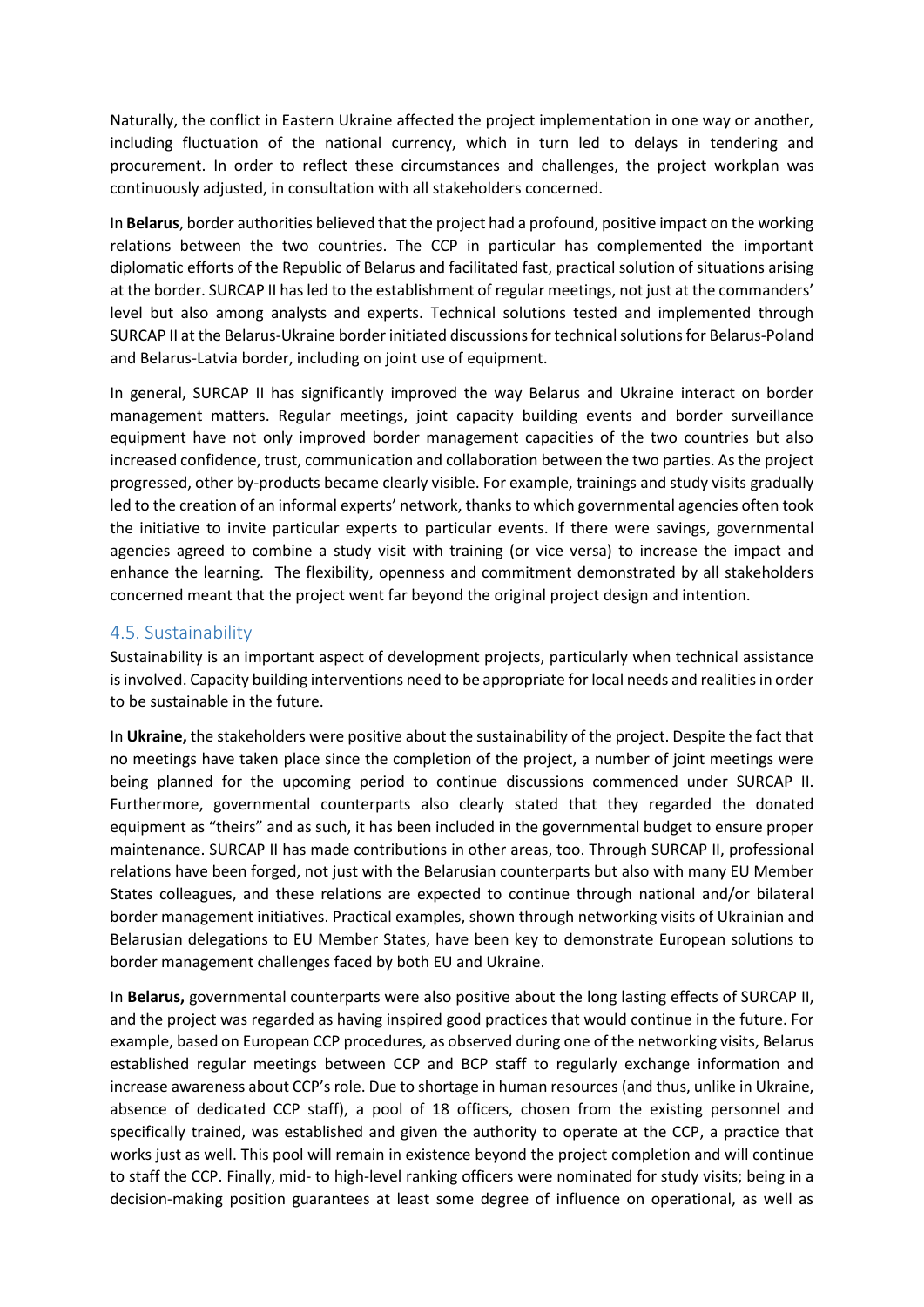strategic issues and, provided that the officers remain at the same or similar positions, warrants the retention and passing of that knowledge within the border agency.

Overall, the project seems to have been designed and implemented in a way as to ensure that procedures, structures and practices set up in the course of the implementation are upheld once the project is finished. Both governments are resolutely committed to take over and maintain donated equipment, reap the benefits of the trainings and study visits, and continue to develop the CCP. One aspect that could be improved in future projects concerns rollout of trainings in the field. IOM should consider allocating separate resources to ensure that trainings done at HQ are formally rolled to officers stationed in the field.

#### <span id="page-14-0"></span>4.6. Cross-cutting Issues

Cross-cutting issues, such as human rights and gender, are crucial to ensure that international principles and standards, such as human rights law, and needs of particular groups in the society, are taken into account when designing and implementing interventions. This is particularly important if they concern law enforcement.

In **Ukraine,** governmental representatives acknowledged that meeting some of the standards, particularly those related to gender, is challenging. In the SBGS, women tend to have lower ranks and mainly fill administrative positions, hence nominating them for technical trainings or study visits is not always possible or desirable. However, the counterparts agreed that more could be done to mainstream human rights and gender in capacity building activities. Anti-corruption and professional ethics were among other topics suggested by the SBGS.

In **Belarus**, governmental counterparts believed that it was not absolutely necessary to include human rights aspects in the trainings; other agencies, such as UNDP and Frontex, delivered border management trainings with human rights and gender already included. Therefore, they believed that adding them to SURCAP II trainings would be an unnecessary duplication.

The Belarusian counterparts are absolutely correct to warn against duplication and all project stakeholders should make an utmost effort to ensure that resources are used in the most effective way possible. However, IOM as an intergovernmental organization still has the responsibility to ensure that a balanced view, with due regard to sensitive human rights issues, such as personal data protection, access to asylum at green and blue border, protection-sensitive treatment of particular social groups and others. Therefore, in future projects, IOM should make an effort to ensure that these aspects are fully incorporated and reflected in the trainings delivered under one of its projects.

### <span id="page-14-1"></span>6. Good practices

The project has led, intentionally or unintentionally, to formulation of numerous good practices and approaches. Some of these include the following:

- **1) Phased approach:** SURCAP II was designed in such a way as to logically continue and link with SURCAP I. Such approach was beneficial, as it allowed to not only immediately build on activities, experiences and lessons learnt, still fresh on all stakeholders' mind, but also gradually engage in ever more ambitious, complex initiatives.
- **2) Thorough consultative process:** even the smallest issues related to project implementation were thoroughly discussed and consulted with beneficiary governments at different levels, including national experts. This not only ensured that the proposed activity was fully in line with local needs and priorities but also increased the feeling of engagement and ownership.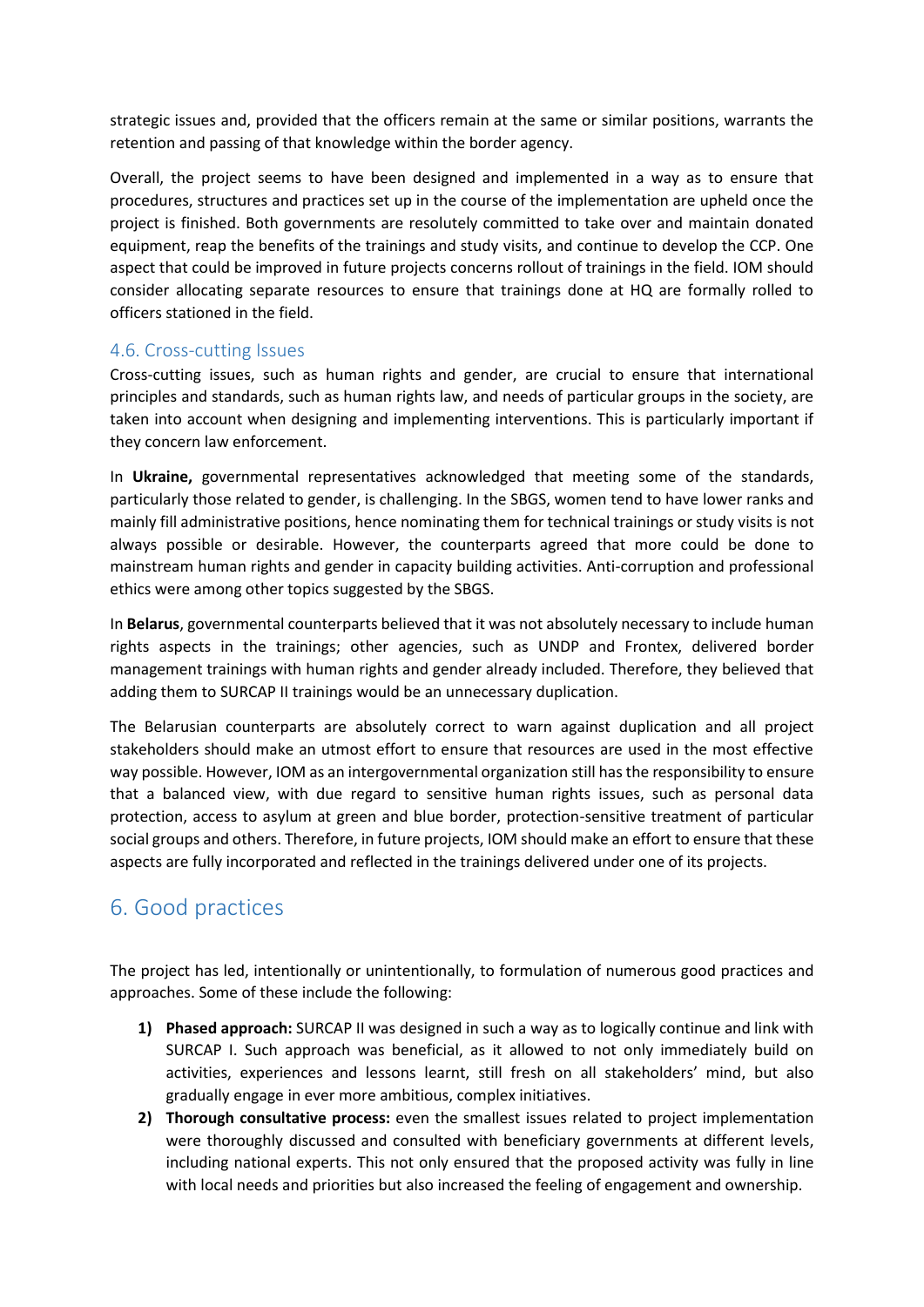- **3) Local absorption capacity:** when tendering and purchasing equipment, such as patrolling vehicles and boats, much attention was given to the possibility of the equipment to be repaired by local providers where the equipment will be deployed or even by border guards themselves. This has guaranteed efficient and effective equipment maintenance, particularly in distant locations in the field.
- **4) Local needs:** numerous ideas came from the field rather than from the agencies' headquarters. High importance of regional and local units' opinion and feedback was reflected particularly in the type of equipment purchased for the border areas.
- **5) Networking visit reports:** upon return from networking visits, Belarusian delegation always compiled their own report with recommendations which was filed with other project documents. Such approach further encourages participation and ownership but also reflection, analysis and information retention among project beneficiaries.
- **6) High level events on border management:** international high level event on integrated border management organized under SURCAP II in Lviv in March 2017 was an occasion to showcase SURCAP II activities but also an excellent opportunity to gather heads of border management agencies from Eastern Partnership and EU countries, discuss latest trends and developments, and cement existing and forge new relations at the highest level. Some of the interviewees referred to the event as a "brilliant by-product" of the project.
- **7) Linking study visits, trainings and/or practical interventions:** governmental counterparts praised the combination of trainings and study visits when dedicated to the same subject, as it effectively combined classroom learning with showcasing practical implementation in the field. Similarly, they appreciated when, prior to embarking on certain, such as the CCP, first a study visit was conducted to demonstrate European experience and lessons learnt. Trainings were conceptualized more as workshops, in order to give participants ample time to ask questions and discuss.
- **8) Creating a pool of staff:** When unable to hire staff dedicated for the CCP, Belarus created a pool from existing officers, specifically trained and authorized to operate the Center. This creative approach contributes to sustainability of project interventions.
- **9) CCP reporting template:** both beneficiary governments were open and flexible to regularly review and revise the reporting template, so that it corresponds to evolving information sharing needs. Reporting templates can be a sensitive matter, therefore, such approach is welcome and attests to good working relations between the two countries.
- **10) Community of practitioners:** through regular bilateral coordination meetings, study visits, trainings and the high level event, a community of practitioners has slowly developed. Beneficiary governments then often took the initiative of inviting specific experts, whom they met in previous project events, thus further enhancing professional relations, networking and experience sharing between EU, Ukrainian and Belarusian experts.
- **11) Community relations:** equipment handover ceremony in Pinsk doubled as a visibility and community event, giving local residents in Pinsk the opportunity to closely observe border management equipment in use. This concept is encouraged, as it increases project visibility, while at the same time improving community-law enforcement relations.

### <span id="page-15-0"></span>7. Recommendations

Overall, the project was highly relevant and timely. It was implemented in a very effective and efficient manner, deploying approaches that guarantee a fair degree of impact and sustainability, although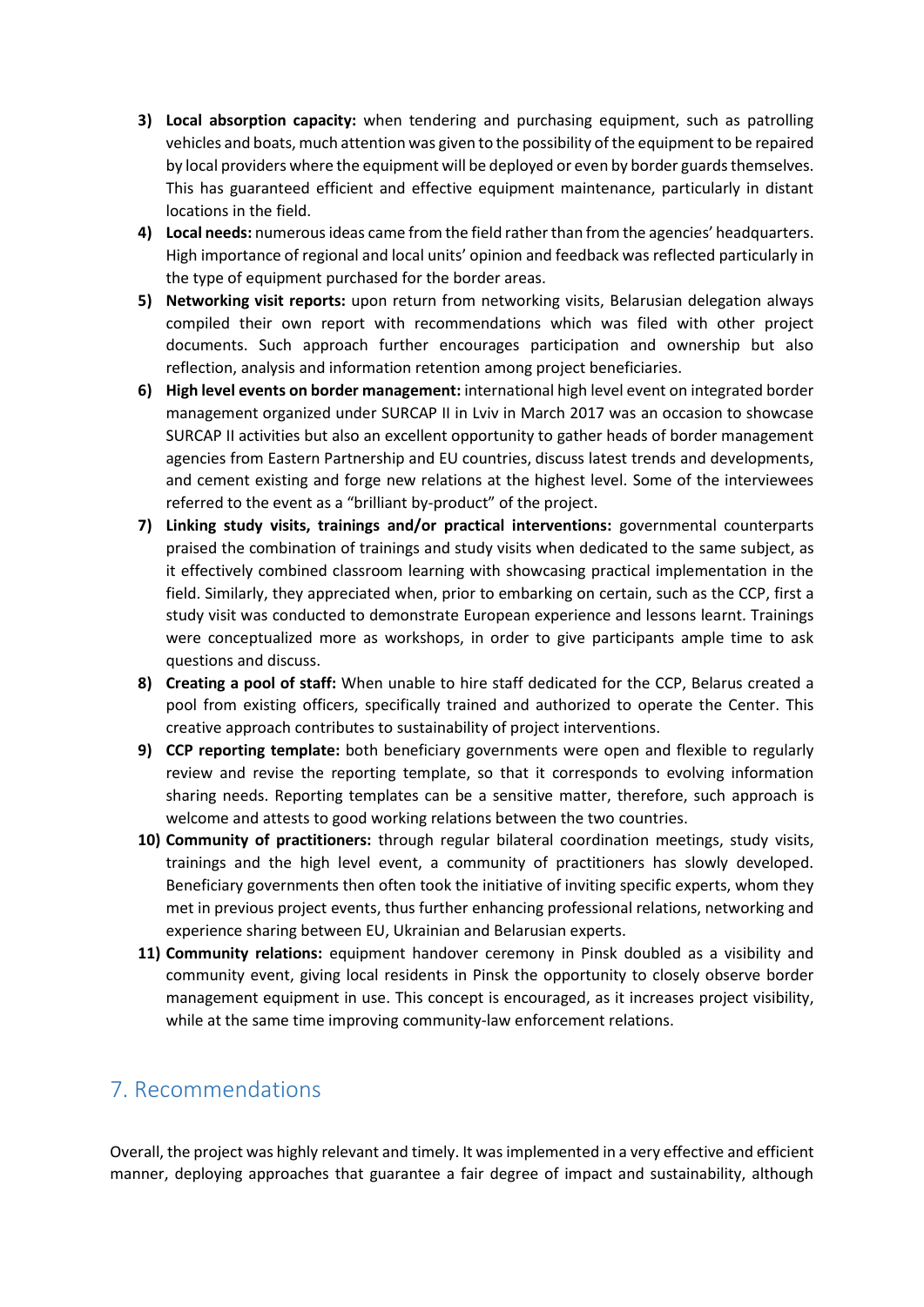scoring slightly less favorably when it came to cross-cutting issues. The following recommendations could be formulated:

- **1)** Build on the successful SURCAP I and SURCAP projects and continue to support the established partnership between the EU, beneficiary governments and IOM. Partnerships with other EU countries, such as Poland, could be explored to increase the viability of a follow-up phase.
- **2)** Support the implementation of integrated border management strategies in Ukraine and Belarus, aligning it closely with the development of the *Integrated Border Management Strategy* in the EU. Contribute to efforts of the Virtual Contact Analytical Center in Ukraine and advocate for the establishment of a National Coordination Center in Belarus.
- **3)** Support and step up border demarcation efforts in order to facilitate other border-related initiatives, such as joint patrolling.
- **4)** Organize a follow up high level event (similar to the conference organized in Lviv in March 2017), in order to continue engagement among all stakeholders concerned.
- **5)** Explore possibilities to streamline the CCP capacity to exchange information about the entire Belarus-Ukraine border. Alternatively, establish additional CCPs on the Belarusian side, connected with Zhytomyr, in order to ensure that the entire Belarus-Ukraine border is covered via one or several CCPs.
- **6)** Revisit the CCP 12-24 months after launch of the operation to jointly review the practices and identify gaps, if any.
- **7)** Compile good practices and lessons learnt from the CCP experience. Particularly the CCP between Ukraine and Belarus, given that it is a "non-contact" CCP, located in two different cities and connected via video link, is useful for countries not ready yet to be co-located at one place.
- **8)** Explore the design and functioning of a pilot Jointly Operated Border Crossing Point between Belarus and Ukraine. It could focus on BCPs already covered by numerous IOM border management interventions, such as Novaya Huta – Novi Yarilovychi.
- **9)** Include pending equipment needs, such as the mobile office, in state budgets or other border management projects.
- **10)** By way of mainstreaming professional ethics, unless already in place, develop and institutionalize a Code of Conduct for Border Guards addressing anti-corruption, antidiscrimination, respect for fundamental rights, absence of sexual exploitation and other elements of professional ethics. Frontex Code of Conduct could serve as an example of European practice.
- **11)** Explore e-learning, in close cooperation and coordination with national training academies in Belarus and Ukraine. This way, trainings would benefit more personnel, particularly those based in the regions.
- **12)** Consider deployment of longer-term technical experts to advise on subjects of particular interest to the beneficiary governments.
- **13)** Consider organizing the trainings at premises of the national training institutions. Encourage cooperation among the training institutions, also in the field of student and instructor exchange and joint work on training methodology.
- **14)** Strengthen IOM's involvement in and oversight of trainings when designed and delivered by an implementing partner. This includes review of the draft curriculum to ensure that a balanced, human rights- and gender-sensitive approach is adopted; and the design, use, analysis and reporting on training tools, such as pre- and post-training questionnaires and training evaluations, to ensure that these are adequately deployed.
- **15)** Reinforce follow up, on the part of the governments and IOM, on recommendations and suggestions raised in networking visit and training reports.